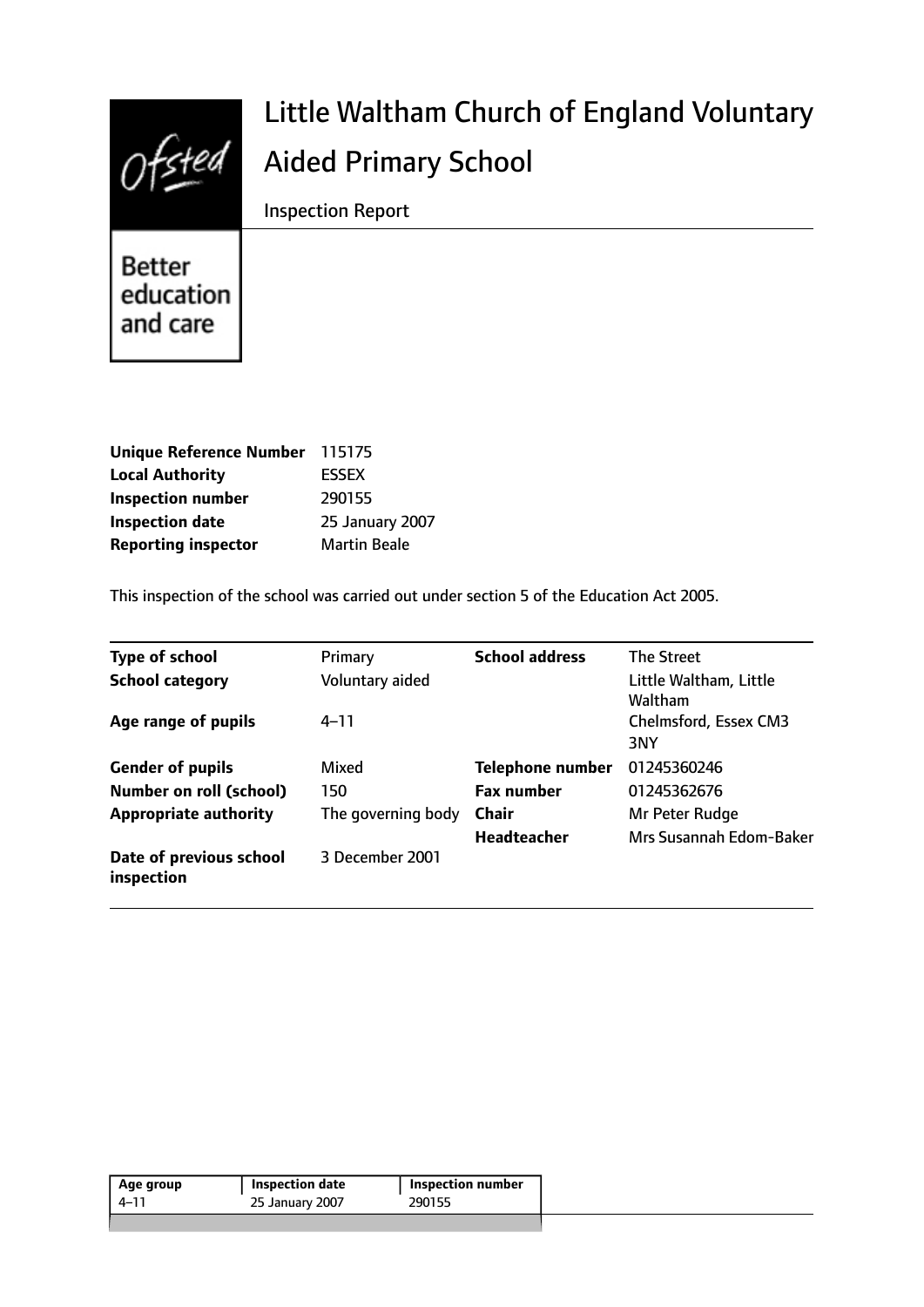© Crown copyright 2007

Website: www.ofsted.gov.uk

This document may be reproduced in whole or in part for non-commercial educational purposes, provided that the information quoted is reproduced without adaptation and the source and date of publication are stated.

Further copies of this report are obtainable from the school. Under the Education Act 2005, the school must provide a copy of this report free of charge to certain categories of people. A charge not exceeding the full cost of reproduction may be made for any other copies supplied.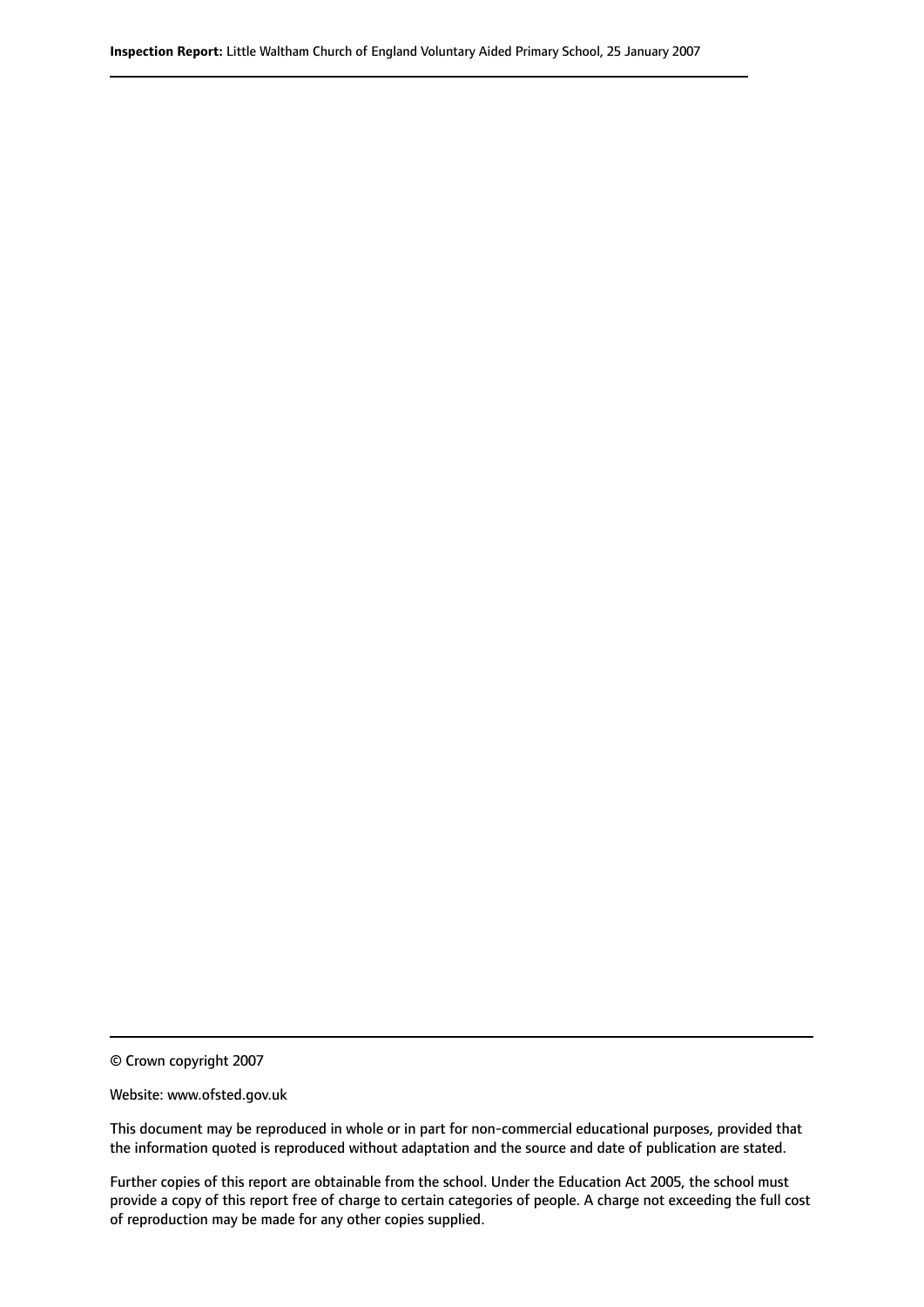# **Introduction**

The inspection was carried out by one Additional Inspector.

### **Description of the school**

This is a smaller than average-sized school serving a small village and the surrounding area to the north of Chelmsford. It has quite high levels of pupil mobility. Free school meals entitlement is below average. The proportion of the pupils from minority ethnic backgrounds is below the national average as is the number learning English as an additional language. The pupils are taught in five mixed-age classes. An average proportion of the pupils have learning difficulties and disabilities. Attainment on entry fluctuates but is often below the national average.

#### **Key for inspection grades**

| Grade 1 | Outstanding  |
|---------|--------------|
| Grade 2 | Good         |
| Grade 3 | Satisfactory |
| Grade 4 | Inadequate   |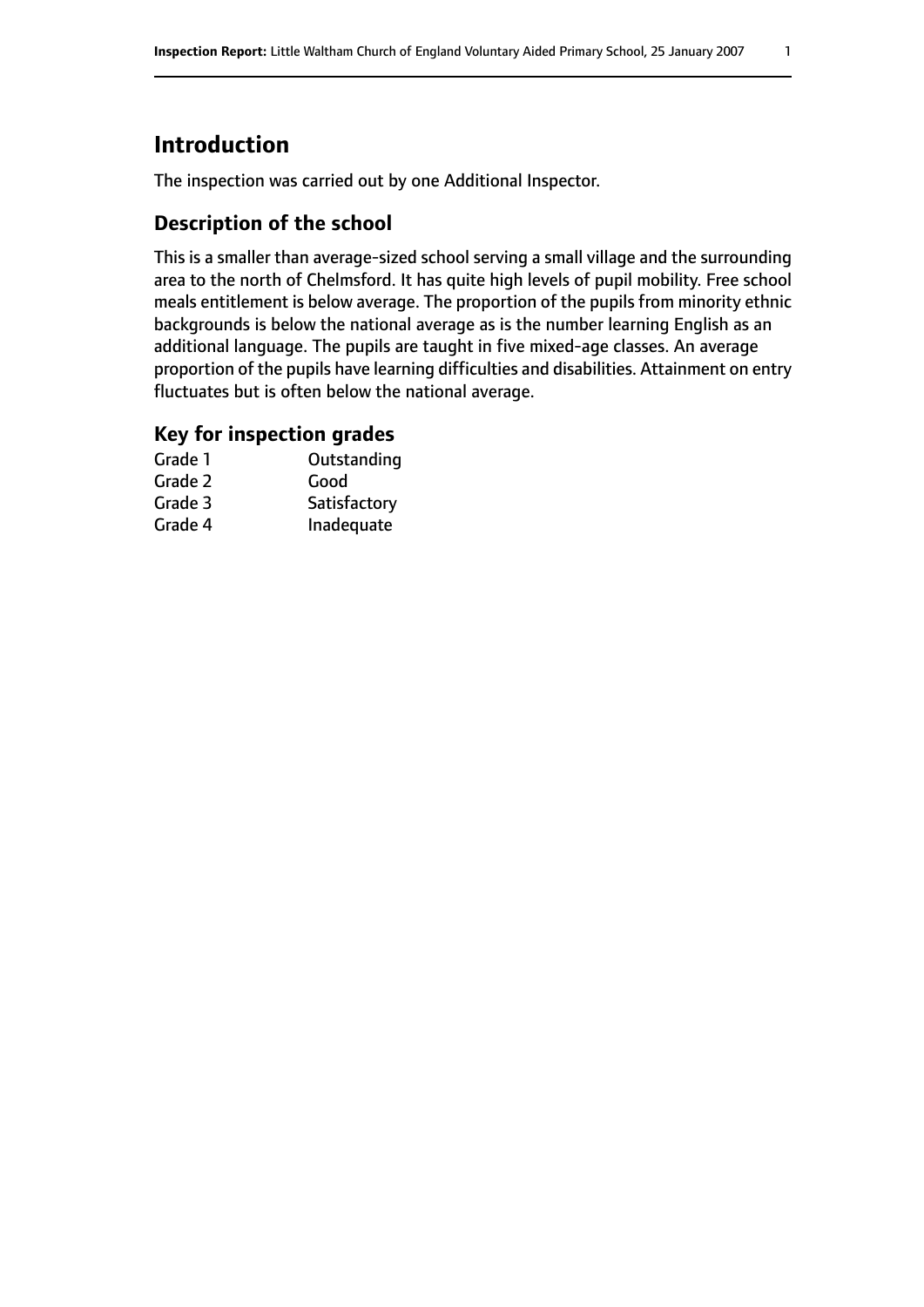# **Overall effectiveness of the school**

#### **Grade: 2**

Little Waltham Primary is a good school. It is popular, improving and has some outstanding features. It provides good value for money. This confirms the school's view of its qualities. The school has created an exciting environment for learning through its outstanding curriculum. As one pupil said, 'Teachers keep finding ways of making learning fun.' A major factor in the school's success and improvement in recent years is good leadership and management. Strong leadership from the headteacher focuses the staff team on improvement and on ensuring that complacency does not set in. Governance is good. Governors carefully check that their policies are being implemented and challenge the staff to do better. This places the school in a secure position to improve further.

One example of this improvement can be seen in Reception. Through much effort, teaching is now good and the activities interest the children by linking various areas of learning. Children make good progress, but because of their starting points many do not reach the levels expected by the time they enter Year 1.

The recent focus on improving mathematics teaching has also been particularly beneficial. Pupils make better progress in mathematics than in English because teaching has become more focused. Pupils thoroughly enjoy mathematics lessons. The school has now turned its attention to finding more effective ways of teaching English. This is starting to bear fruit. The current focus on learning through film is proving very productive. Writing has become more enjoyable for the pupils. Boys, who might otherwise find writing less interesting, are gaining much from this development.

Achievement is good throughout the school and standards are broadly average by Year 6 because of the good teaching. The experienced teaching team is aided by an effective group of support staff. Parents also make a considerable contribution, hearing pupils read each morning. The needs of pupils who might find learning difficult are carefully identified and effective individual plans constructed for their support. The expertise of outside agencies is engaged when necessary. These pupils also make good progress.

Parents are very much in support of the school. They rightly feel confident that their children are looked after well. Care, support and guidance are good. Pupils feel safe, secure and valued. They say there is always an adult for them to turn to if they have a problem. The pupils' outstanding personal development and well-being contribute greatly to their progress and to the harmonious atmosphere throughout the school. The pupils sensibly express their ideas and contribute much through the school council and the many responsibilities accepted readily by the older pupils. They help to place the school at the heart of the village and contribute much to the community at large, through their concern for environmental issues. The pupils understand how to behave safely and cope with risky situations. They learn to adopt a healthy lifestyle, take part in much physical activity and make sensible choices of food and drink. They develop teamwork skills that give them a strong platform for their future development.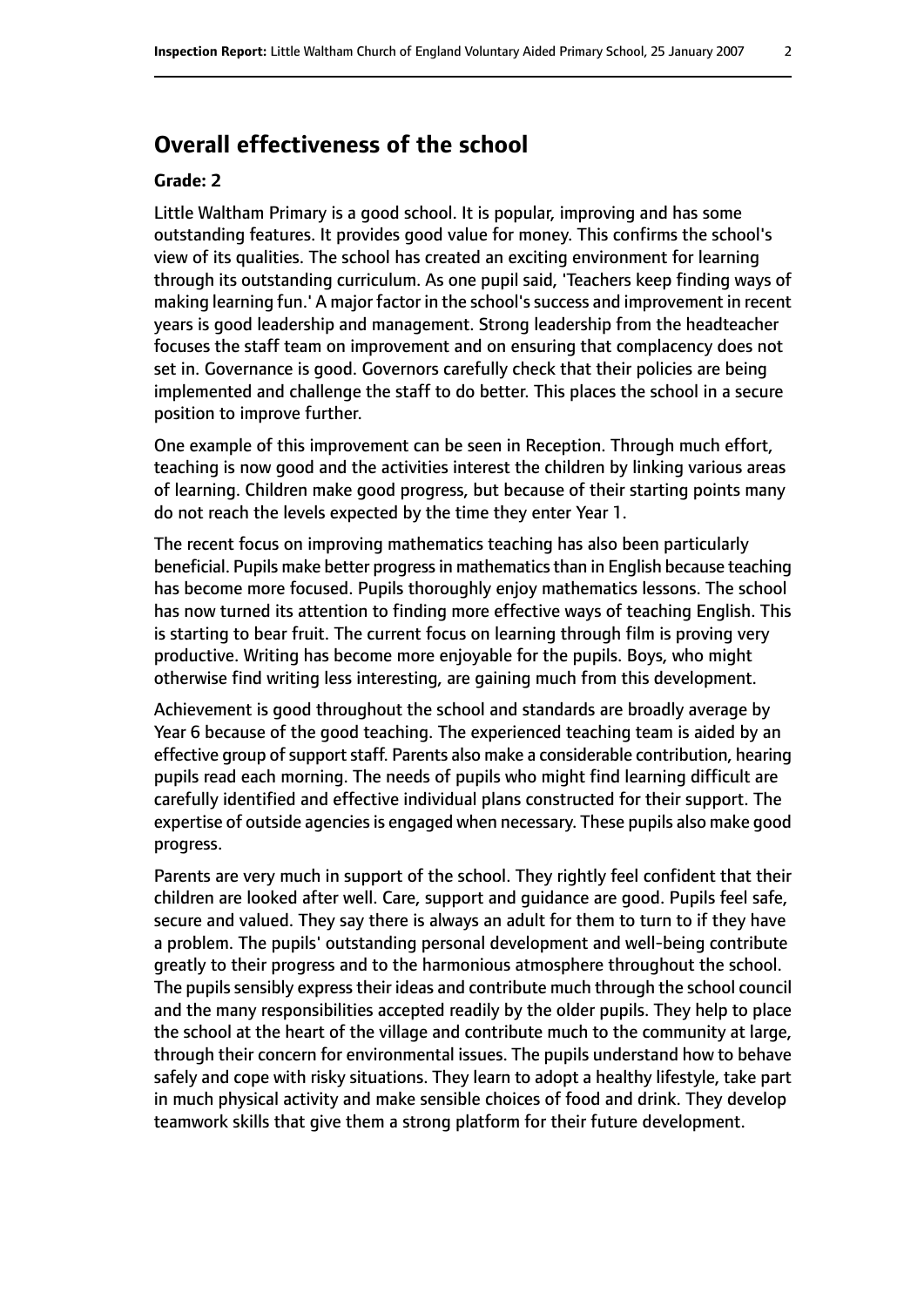#### **What the school should do to improve further**

• Raise standards in English by building on recent developments in the teaching of writing so that improvements are continued and rising standards sustained.

## **Achievement and standards**

#### **Grade: 2**

Standards are rising, as is the progress made by pupils, particularly in mathematics and science. The pupils make good progress while at the school. More able pupils and those needing extra support achieve equally well given their different starting points. Most pupils reach, and a reasonable number exceed, national expectations by the end of Year 6. They also generally reach the targets their teachers set them. Pupils' progress in mathematics is outstanding particularly in Years 3 to 6, but is only satisfactory in English. Recent action by the school is leading to improvements in writing and reading, but this has not yet led to better test results. Assessment results for Year 2 pupils have fluctuated slightly because of the different profiles of each cohort, but are generally broadly average. Year 6 test results have steadily improved and were close to the national average in 2006.

### **Personal development and well-being**

#### **Grade: 1**

Pupils thoroughly enjoy school and all that it provides for them. They are very polite, confident and take their many responsibilities seriously and with pride. They thrive on the challenges presented to them and develop into mature young people who are well prepared for the next stages of their learning. Their behaviour is of a high standard both in lessons and around the school. Attendance has improved and is now slightly above average. The pupils' spiritual, moral, social and cultural development is outstanding. They reflect thoughtfully, such as when writing their own prayers. They have a sharp sense of right and wrong, and genuinely care for each other in a happy family atmosphere. Special events such as 'Multi-cultural Week' help the pupils to gain a much improved understanding and respect for the customs of others.

# **Quality of provision**

#### **Teaching and learning**

#### **Grade: 2**

The pupils make good progress because most lessons are taught well and several have outstanding features. Teachers have an accurate picture of what the pupils can do. They use this to match activities and their teaching methods not just to the pupils' abilities but also to the different ways in which they learn. Pupils understand the purpose of the work they are doing and are clear about their teachers' expectations of them. The wide range of methods adopted engages the pupils who participate in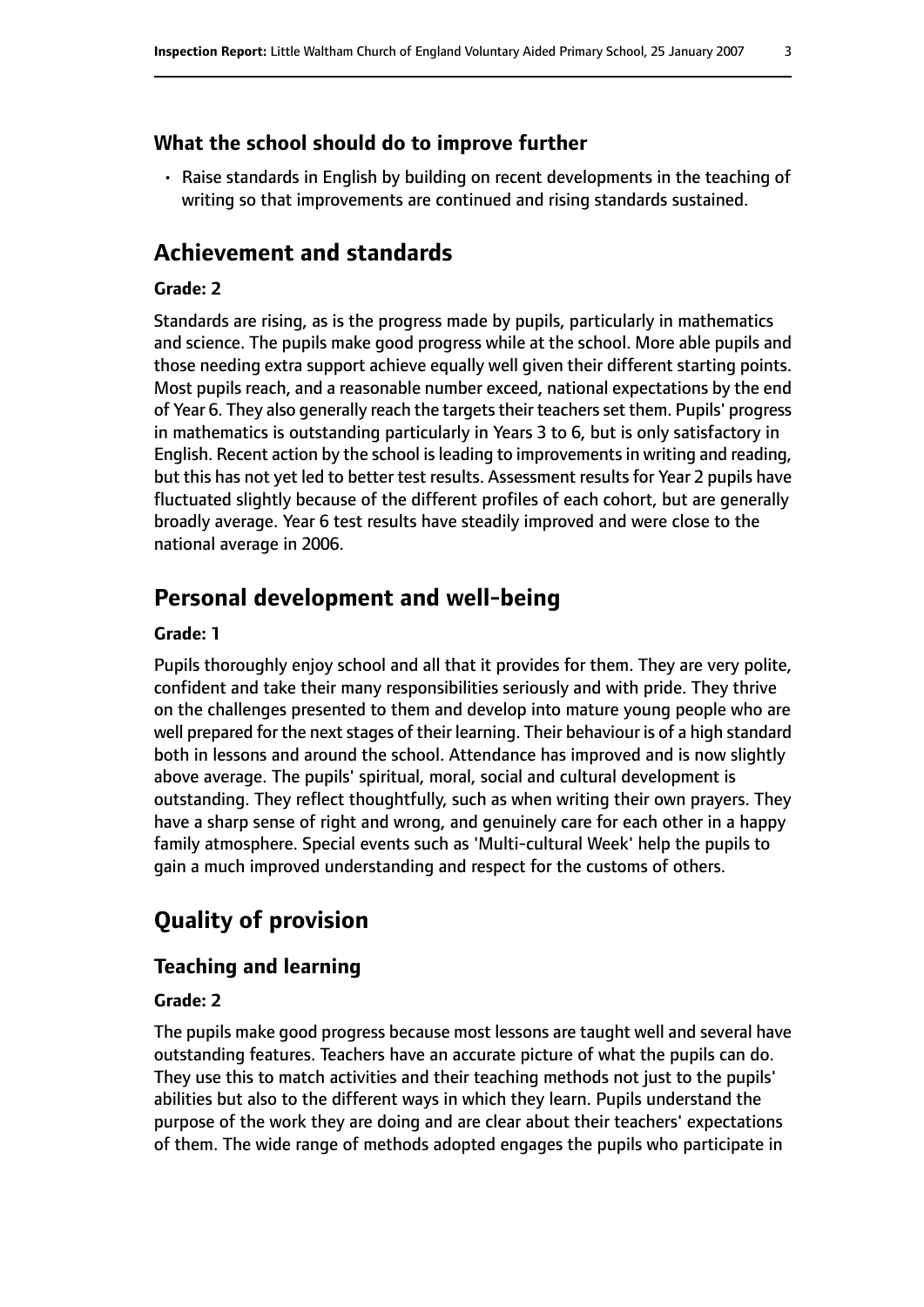lessons with much enthusiasm. They feel confident that their contributions will be valued and are happy to answer questions and share in discussions with their 'talk partners'. Teachers are beginning to use interactive whiteboards and other technology to make lessons interesting and are striving to improve their expertise further in this area.

### **Curriculum and other activities**

#### **Grade: 1**

The curriculum is planned and reviewed very carefully to develop the pupils academically and personally. Teamwork and enterprise skills are promoted well across many subjects, as are basic skills of literacy and numeracy and, to a growing extent, information and communication technology (ICT). The development of writing through the stimulus of film is an exciting initiative much enjoyed by all. Individual programmes are matched very closely to the different needs of the pupils. Provision for gifted and talented pupils has been extended considerably, and is an area the school is seeking to improve further through its 'cluster group' of local primary schools. Links with a local specialist secondary school also considerably benefit the pupils. Music makes a very significant contribution to the life of the school and the recent introduction of French and dance has added greatly to the pupils' experiences. These are also considerably extended and enriched by a wide range of much valued extra-curricular activities, visits and visitors into the school.

#### **Care, guidance and support**

#### **Grade: 2**

The strong commitment of staff to ensuring the welfare of the pupils is clearly evident. Health and safety procedures are applied rigorously and child protection arrangements are understood by all. Pupils with specific medical conditions are catered for well and monitored carefully. There are thorough systems for tracking the progress of pupils, including those with learning difficulties and the gifted and talented. Assessment data is used well to identify where intervention is needed if pupils are falling behind. This information is also used to set pupils individual targets, which are regularly shared with parents. The pupils generally know how well they are doing but they are not always clear about the steps that are needed for them to achieve their targets.

# **Leadership and management**

#### **Grade: 2**

The headteacher keeps staff focused sharply on meeting the needs of all pupils and seeking improvements in provision and the school's performance. Initiatives are planned carefully and the impact of their implementation evaluated thoroughly. Rigorous systems are in place to ensure that teachers do their jobs as well as they can, and training is provided to improve their performance and that of the school. Test and other assessment data is analysed carefully to support the identification of priorities for development and to evaluate the school's success. Self-evaluation is largely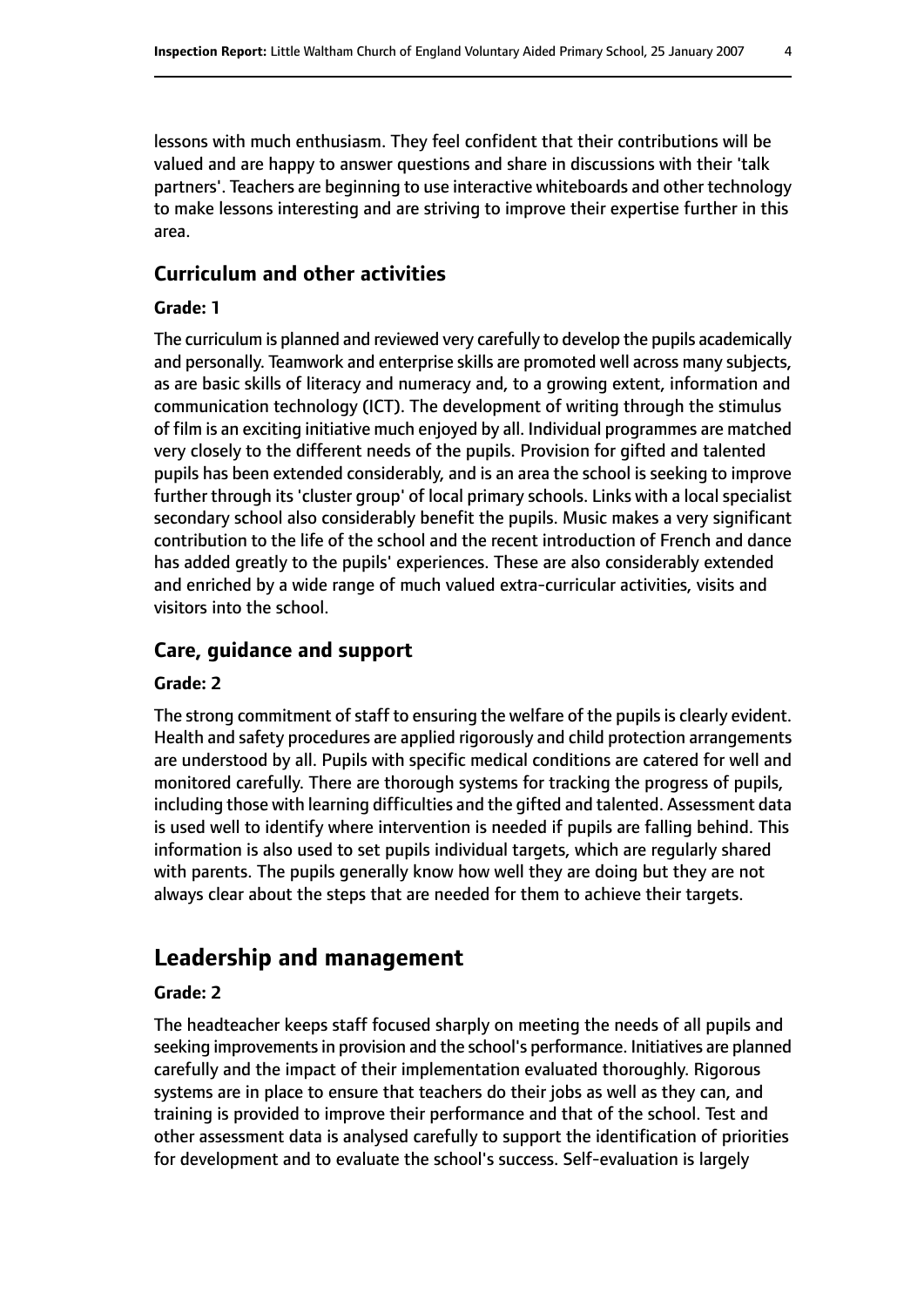accurate, but the school is not always clear about the impact of its action on the pupils' personal development, so is not completely sure what works best. Governors are fully involved in helping to identify strengths and in planning for the school's future. Funding has been used well to improve the buildings and outside areas considerably, with further plans prepared for further developments.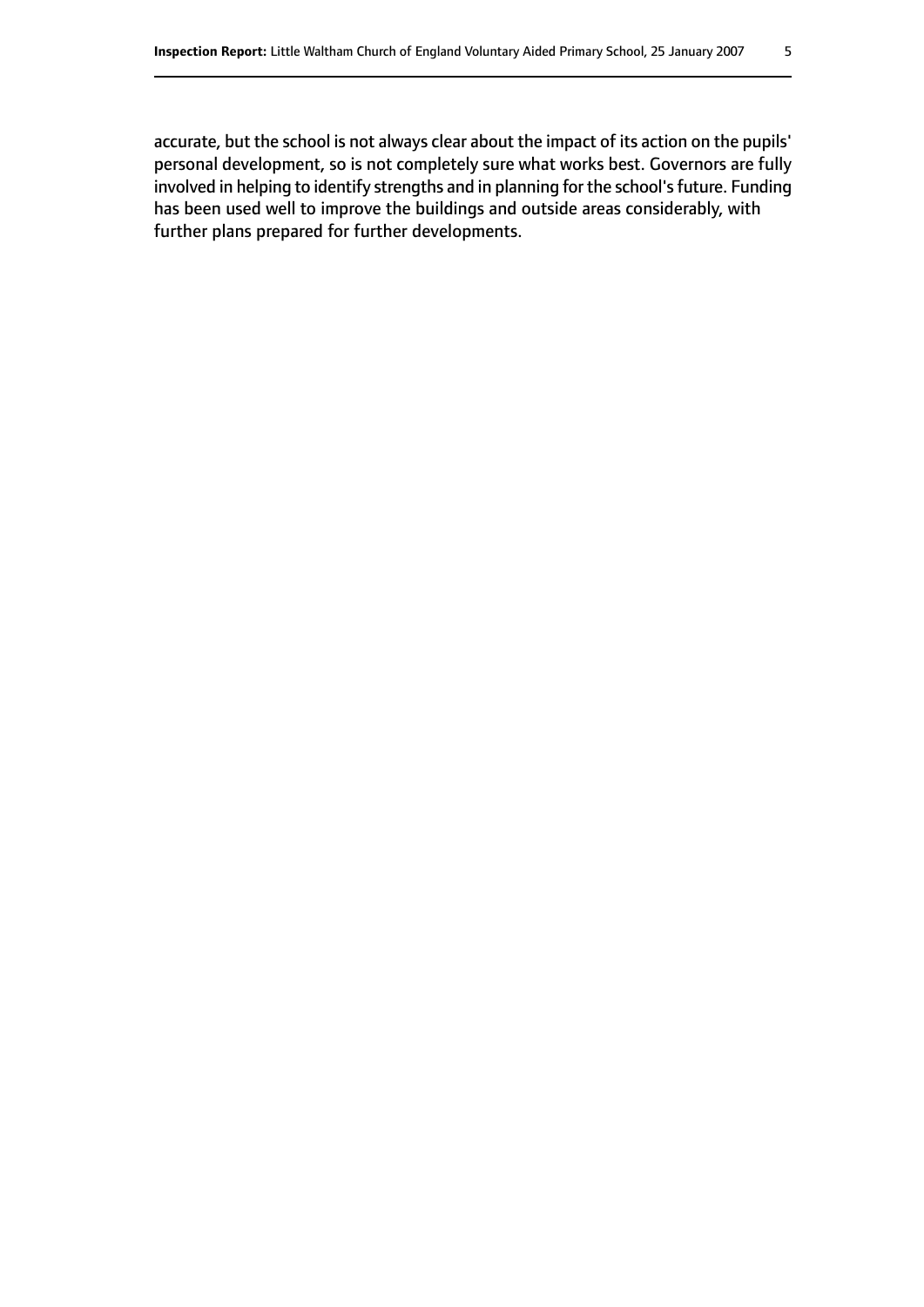**Any complaints about the inspection or the report should be made following the procedures set out inthe guidance 'Complaints about school inspection', whichis available from Ofsted's website: www.ofsted.gov.uk.**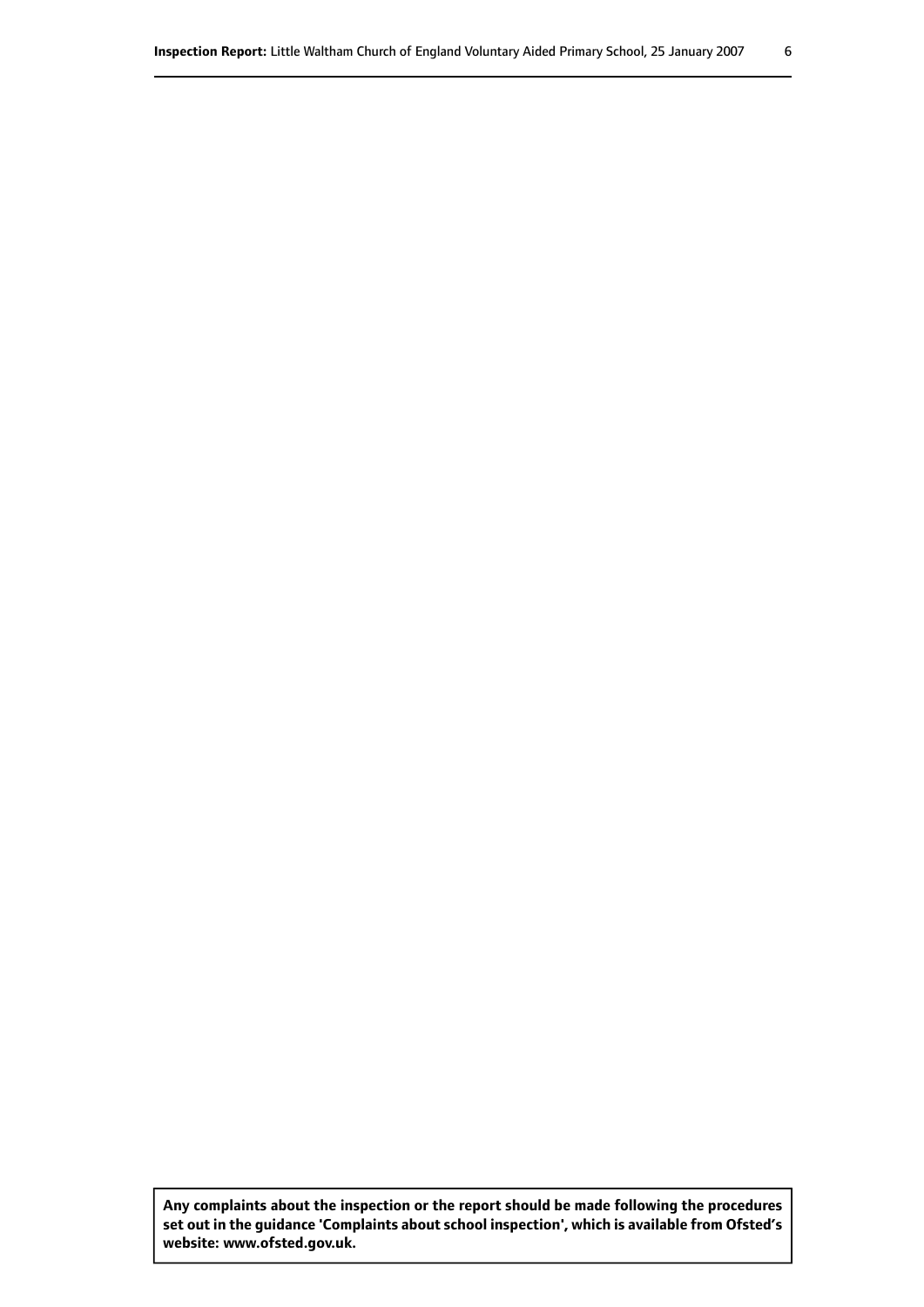#### **Annex A**

# **Inspection judgements**

| Key to judgements: grade 1 is outstanding, grade 2 good, grade 3 satisfactory, and grade 4 | School         |
|--------------------------------------------------------------------------------------------|----------------|
| inadeauate                                                                                 | <b>Overall</b> |

# **Overall effectiveness**

| How effective, efficient and inclusive is the provision of education, integrated<br>care and any extended services in meeting the needs of learners? |     |
|------------------------------------------------------------------------------------------------------------------------------------------------------|-----|
| How well does the school work in partnership with others to promote learners'<br>well-being?                                                         |     |
| The quality and standards in the Foundation Stage                                                                                                    |     |
| The effectiveness of the school's self-evaluation                                                                                                    |     |
| The capacity to make any necessary improvements                                                                                                      |     |
| Effective steps have been taken to promote improvement since the last<br>inspection                                                                  | Yes |

# **Achievement and standards**

| How well do learners achieve?                                                                               |  |
|-------------------------------------------------------------------------------------------------------------|--|
| The standards <sup>1</sup> reached by learners                                                              |  |
| How well learners make progress, taking account of any significant variations between<br>groups of learners |  |
| How well learners with learning difficulties and disabilities make progress                                 |  |

# **Personal development and well-being**

| How good is the overall personal development and well-being of the<br>learners?                                  |  |
|------------------------------------------------------------------------------------------------------------------|--|
|                                                                                                                  |  |
| The extent of learners' spiritual, moral, social and cultural development                                        |  |
| The behaviour of learners                                                                                        |  |
| The attendance of learners                                                                                       |  |
| How well learners enjoy their education                                                                          |  |
| The extent to which learners adopt safe practices                                                                |  |
| The extent to which learners adopt healthy lifestyles                                                            |  |
| The extent to which learners make a positive contribution to the community                                       |  |
| How well learners develop workplace and other skills that will contribute to<br>their future economic well-being |  |

# **The quality of provision**

| How effective are teaching and learning in meeting the full range of the<br>learners' needs?          |  |
|-------------------------------------------------------------------------------------------------------|--|
| How well do the curriculum and other activities meet the range of needs<br>and interests of learners? |  |
| How well are learners cared for, guided and supported?                                                |  |

 $^1$  Grade 1 - Exceptionally and consistently high; Grade 2 - Generally above average with none significantly below average; Grade 3 - Broadly average to below average; Grade 4 - Exceptionally low.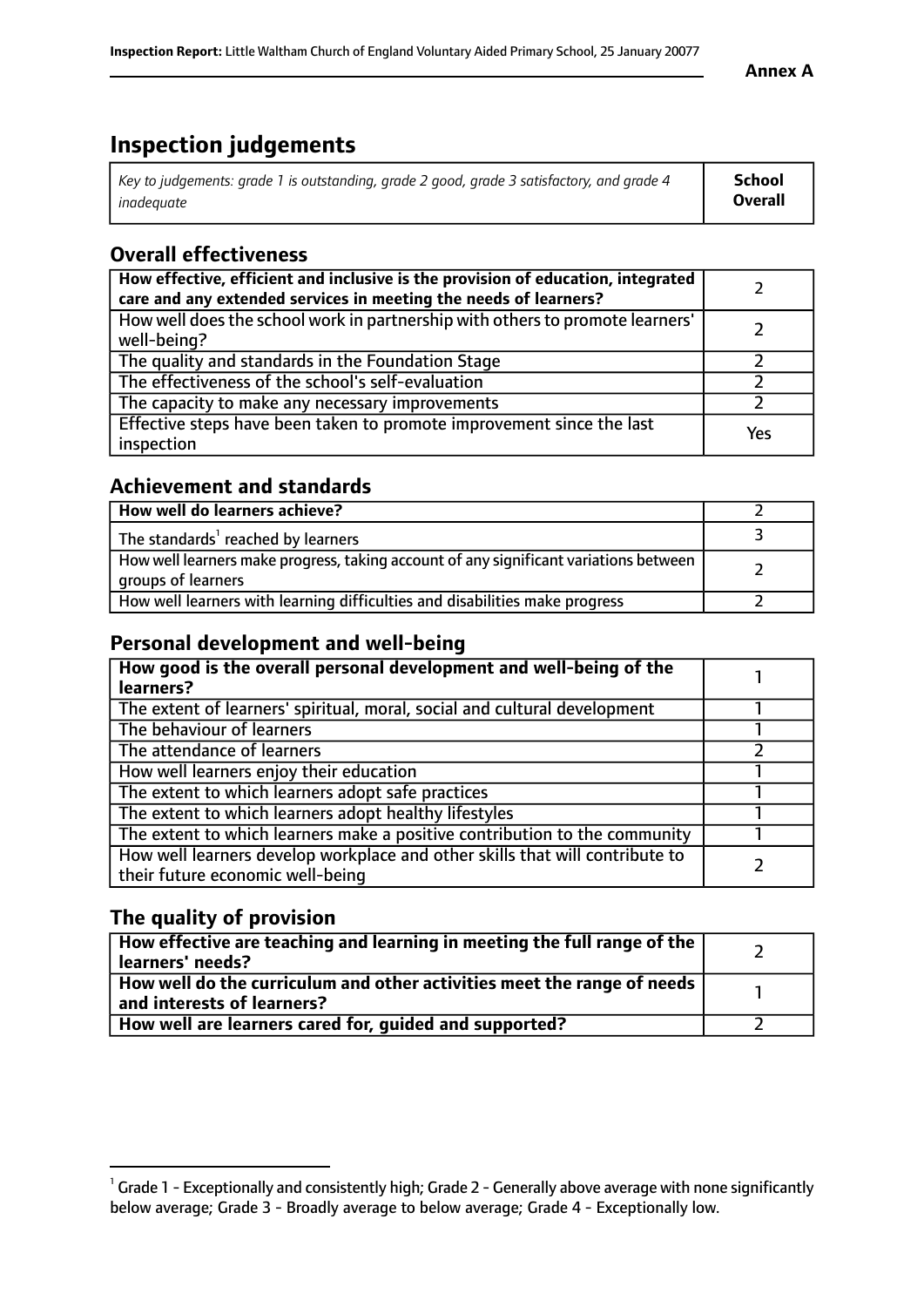# **Leadership and management**

| How effective are leadership and management in raising achievement<br>and supporting all learners?                                              |           |
|-------------------------------------------------------------------------------------------------------------------------------------------------|-----------|
| How effectively leaders and managers at all levels set clear direction leading<br>to improvement and promote high quality of care and education |           |
| How effectively performance is monitored, evaluated and improved to meet<br>challenging targets                                                 |           |
| How well equality of opportunity is promoted and discrimination tackled so<br>that all learners achieve as well as they can                     |           |
| How effectively and efficiently resources, including staff, are deployed to<br>achieve value for money                                          |           |
| The extent to which governors and other supervisory boards discharge their<br>responsibilities                                                  |           |
| Do procedures for safequarding learners meet current government<br>requirements?                                                                | Yes       |
| Does this school require special measures?                                                                                                      | <b>No</b> |
| Does this school require a notice to improve?                                                                                                   | No        |